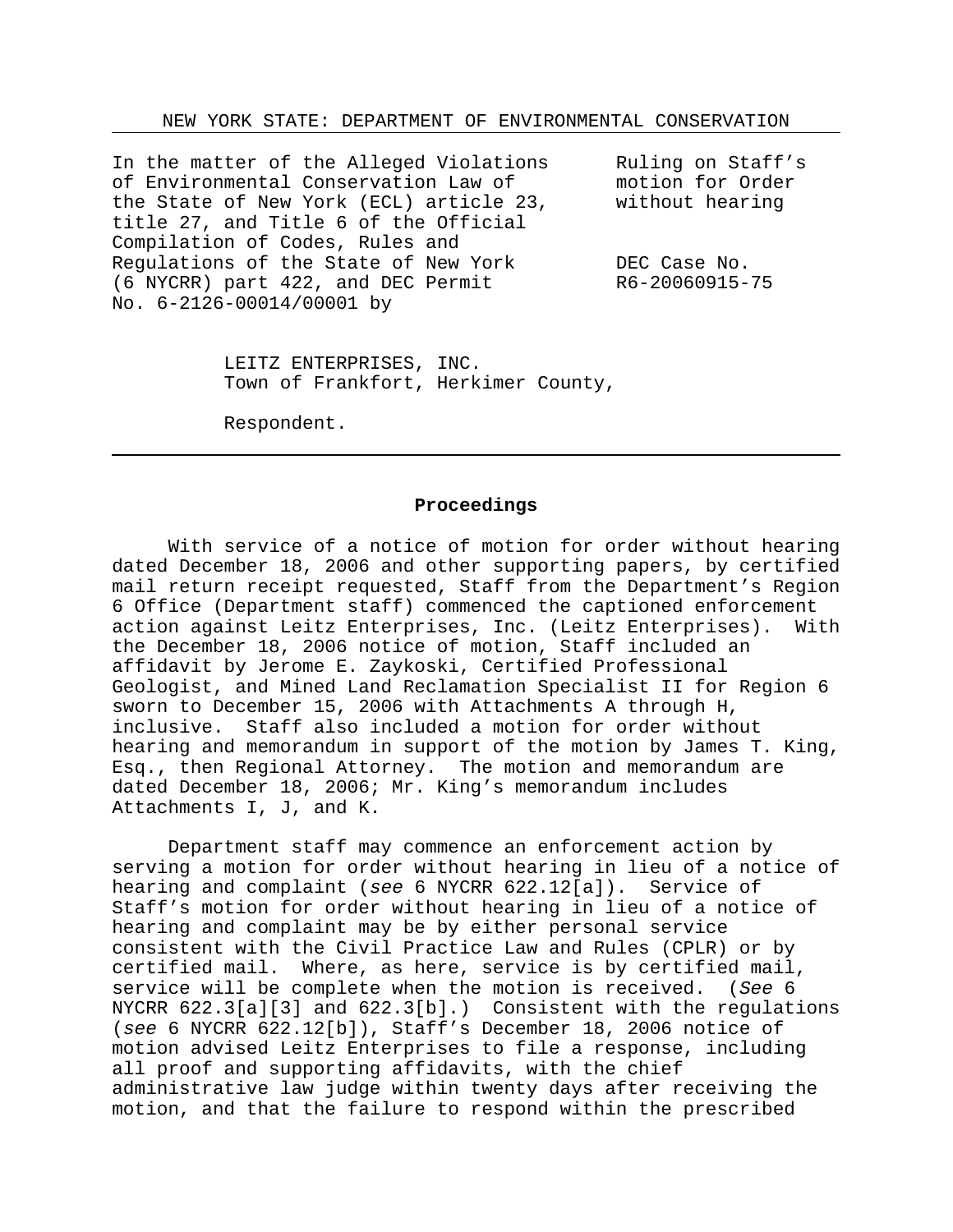time would constitute a default and waiver of Leitz Enterprises' right to a hearing.

With a cover letter dated January 9, 2007, Mr. King forwarded a copy of Staff's motion papers to the Office of Hearings and Mediation Service. In addition to the papers described above, Mr. King provided an affidavit of service by Beth Anne Widrick sworn to January 9, 2007 and copies of the certified mail receipt and track/confirmation for item number 7005-1820-0000-1927-6240. In the January 9, 2007 cover letter, Mr. King stated that Leitz Enterprises did not reply to the December 18, 2006 motion and requested a ruling from an administrative law judge (ALJ) on the merits of Staff's unopposed motion. Subsequently, the matter was assigned to ALJ Daniel P. O'Connell.

#### Allegations

Department staff asserts that it issued Leitz Enterprises of 162 McIntyre Road, Frankfort (Herkimer County), New York, a mined land reclamation renewal permit (Permit No. 6-2126-00014/00001) on September 1, 2003. The permit is effective until August 31, 2008 and, according to Staff, authorizes Leitz Enterprises to mine topsoil, sand, and gravel from a 35-acre surface mining facility located on Gulf Road in the Town of Frankfort. A copy of the permit is identified as Attachment A to Mr. Zaykoski's December 15, 2006 affidavit.

Jerome Zaykoski is a Certified Professional Geologist and the Mined Land Reclamation Specialist II in the Department's Region 6 Office. Mr. Zaykoski has worked in the Division of Mineral Resources since May 1986. According to Mr. Zaykoski's December 15, 2006 affidavit, he inspected the mining operations on Gulf Road in Frankfort (Herkimer County) on July 28, 2006. During his inspection, Mr. Zaykoski was accompanied by John J. Leitz, who is the Secretary/Treasurer for Leitz Enterprises.

In the December 18, 2006 motion, Department staff alleges that Leitz Enterprises violated the terms and conditions of the September 1, 2003 permit. On July 28, 2006, Mr. Zaykoski observed that mine waste consisting of overburden and till material was stockpiled within 25 feet of the southern property line in violation of general condition No. 10 and special condition No. 5. In addition, Mr. Zaykoski observed that stormwater had carried material and sediment from the stockpiled mine waste across the southern property line and onto the adjacent property in violation of special condition No. 7.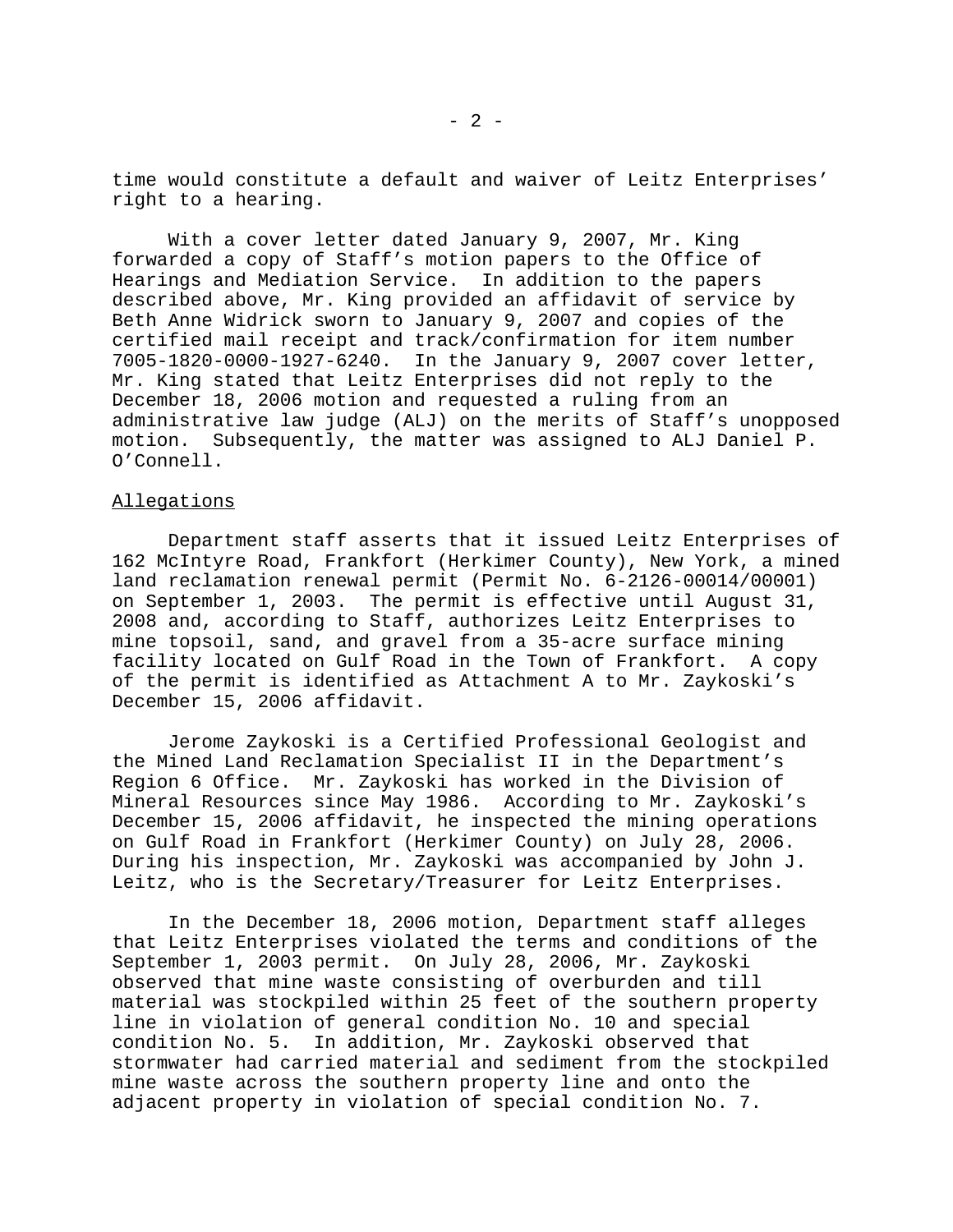Attachments E through H, inclusive, are photographs which show the mine waste material and its location within 25 feet of the property line. Referring to ECL 71-1307(1), Department staff has requested a total civil penalty of \$17,000 of which amount \$7,000 would be suspended and the balance payable immediately pending Leitz Enterprises' compliance with general condition No. 10 and special conditions Nos. 5 and 7.

#### Leitz Enterprises' Response

As noted above, the December 18, 2006 notice of motion advised Leitz Enterprises that it had 20 days from receiving the motion to file a response with the Chief ALJ and with Mr. King. The notice advised further that the failure to file a response would constitute a default and a waiver of Leitz Enterprises' right to a hearing. In his January 9, 2007 cover letter, Mr. King states that Department staff did not receive any response from Leitz Enterprises. In addition, I note that the Office of Hearings and Mediation Services did not receive any response from Leitz Enterprises. Accordingly, Department staff's December 18, 2006 motion for order without hearing is unopposed.

## **Findings of Fact**

Based upon the papers submitted with this motion, the undisputed facts determined as a matter of law are:

- 1. Department staff served its December 18, 2006 notice of motion for order without hearing and supporting papers upon Leitz Enterprises by certified mail, return receipt requested.
- 2. Leitz Enterprises received Staff's December 18, 2006 notice of motion and supporting papers on December 19, 2006.
- 3. Department staff issued John Leitz of 162 McIntyre Road, Frankfort (Herkimer County), New York, a mined land reclamation renewal permit (Permit No. 6-2126-00014/00001) on September 1, 2003. The permit is effective until August 31, 2008 and authorizes John Leitz, as the permittee, to mine topsoil, sand, and gravel from a 35-acre surface mining facility located in the Town of Frankfort.
- 4. Jerome Zaykoski is a Certified Professional Geologist, and is the Mined Land Specialist II in the Department's Region 6 Office. Mr. Zaykoski has worked in the Department's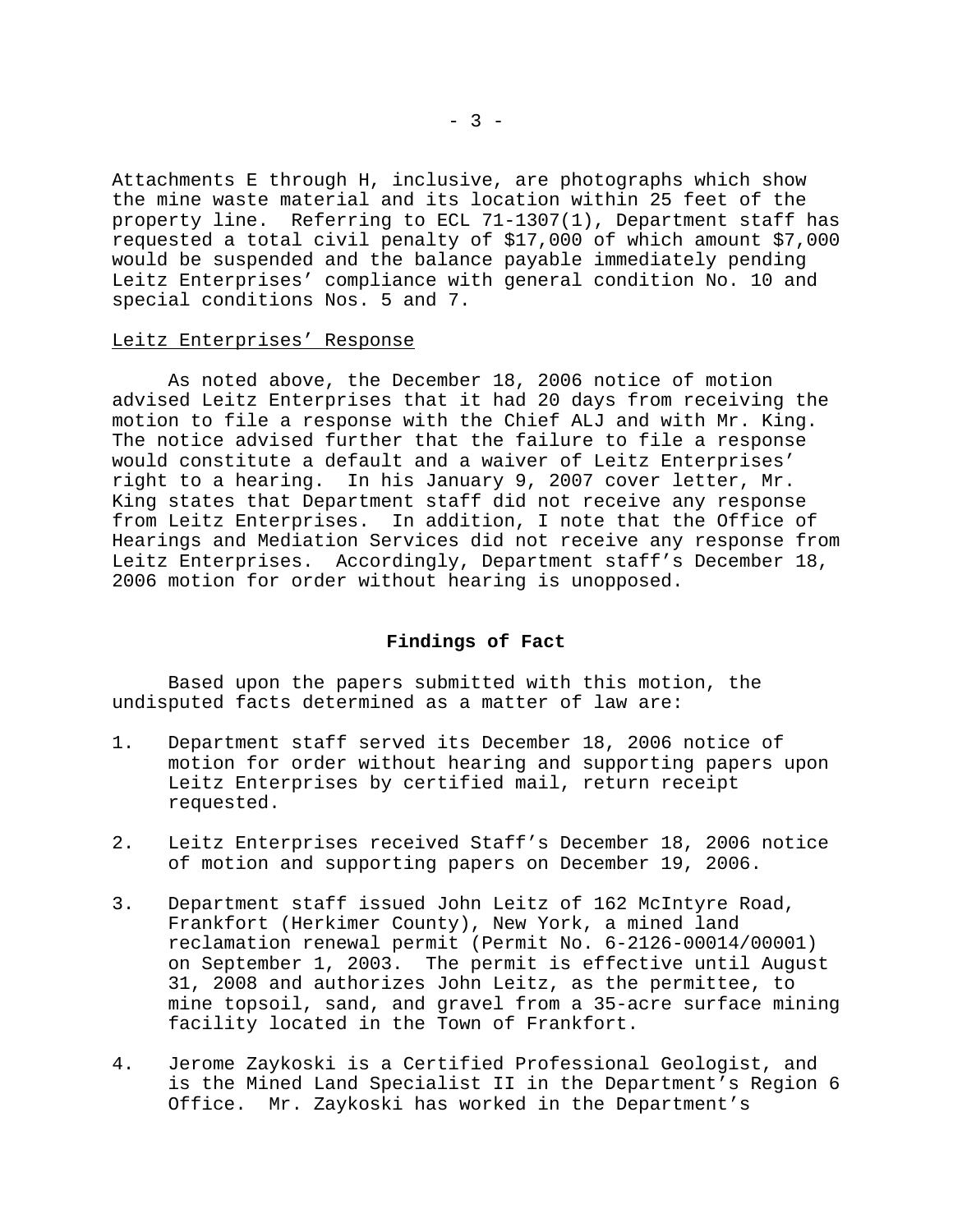Division of Mineral Resources since May 1986. Mr. Zaykoski inspected the mining facility on July 28, 2006. During his inspection, Mr. Zaykoski was accompanied by John J. Leitz, who is the Secretary/Treasurer for Leitz Enterprises.

- 5. General condition No. 10 of Mr. Leitz' renewal mined land reclamation permit prohibits the permittee from deviating or departing from the approved mined land use plan. In addition, special condition No. 5 of the renewal mined land reclamation permit prohibits any mining activities from occurring within 25 feet of any adjacent property line or right-of-way.
- 6. On July 28, 2006, Mr. Zaykoski observed mine waste consisting of overburden and till material in stockpiles located less than 25 feet from the southern property line.
- 7. Special condition No. 7 of the renewal mined land reclamation permit prohibits the permittee from allowing surface water to drain from the site in such a manner that siltation or sediment is carried off-site onto neighboring properties.
- 8. During his July 28, 2006 inspection, Mr. Zaykoski observed further that stormwater had eroded sediment from the stockpiled material across the southern property line and onto the neighboring property.

### **Discussion**

Department staff served its December 18, 2006 motion for an order without hearing and supporting papers in lieu of a notice of hearing and complaint upon Leitz Enterprises, and Leitz Enterprises has failed to file a timely answer (*see* 6 NYCRR 622.12[a]). Department staff has requested a ruling on the merits of its motion, and argues that it is entitled to judgment as a matter of law.

#### Standards for a motion for order without hearing

A motion for order without hearing pursuant to 6 NYCRR 622.12 is governed by the same principles as a motion for summary judgment pursuant to New York Civil Practice Law and Rules (CPLR) § 3212. Section 622.12(d) provides that a motion for order without hearing: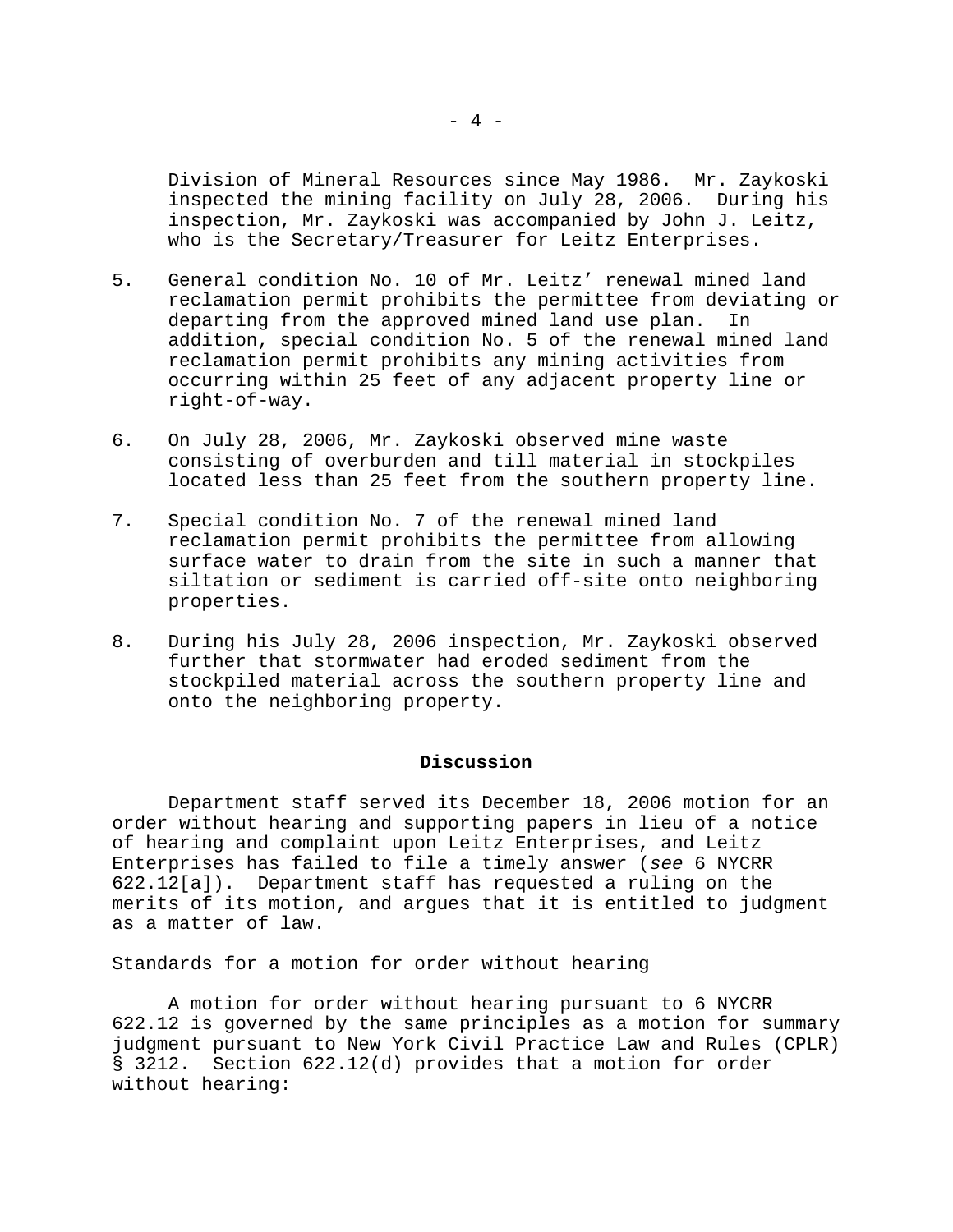"will be granted if, upon all the papers and proof filed, the cause of action or defense is established sufficiently to warrant granting summary judgment under the CPLR in favor of any party."

Section 622.12(d) also provides that the motion will be granted "in part if it is found that some but not all such causes of action or any defense should be granted, in whole or in part."

On a motion for summary judgment pursuant to the CPLR,

"movant must establish its defense or cause of action sufficiently to warrant a court's directing judgment in its favor as a matter of law.  $\ldots$  . The party opposing the motion . . . must produce evidentiary proof in admissible form sufficient to require a trial of material questions of fact on which the opposing claim rests . . . . '[M]ere conclusions, expressions of hope or unsubstantiated allegations or assertions are insufficient' for this purpose" (*Gilbert Frank Corp. v Federal Ins. Co.*, 70 NY2d 966, 967 [1988] [citations omitted] [quoting *Zuckerman v City of New York*, 49 NY2d 557, 562 (1980)]).

Therefore, Department staff bears the initial burden of making a prima facie showing of entitlement to summary judgment as a matter of law with respect to each element of the violations alleged (*see Cheeseman v Inserra Supermarkets, Inc.*, 174 AD2d 956, 957-958 [3d Dept 1991]). Once Department staff has done so, "it is imperative that a [party] opposing . . . a motion for summary judgment assemble, lay bare, and reveal his proofs" in admissible form (*id*.). Facts appearing in the movant's papers that the opposing party fails to controvert may be deemed to be admitted (*see Kuehne & Nagel, Inc. v Baiden*, 36 NY2d 539, 544 [1975]).

Before the Commissioner can determine whether to grant Department staff's motion for order without hearing, it is necessary to determine whether Staff has carried its initial burden of establishing a prima facie case on the factual allegations underlying each of the claimed violations. For the reasons discussed below, Staff has failed to make a prima facie showing. Accordingly, I deny Department staff's motion without prejudice. A hearing will be necessary to determine who is liable for the violations alleged in Staff's motion.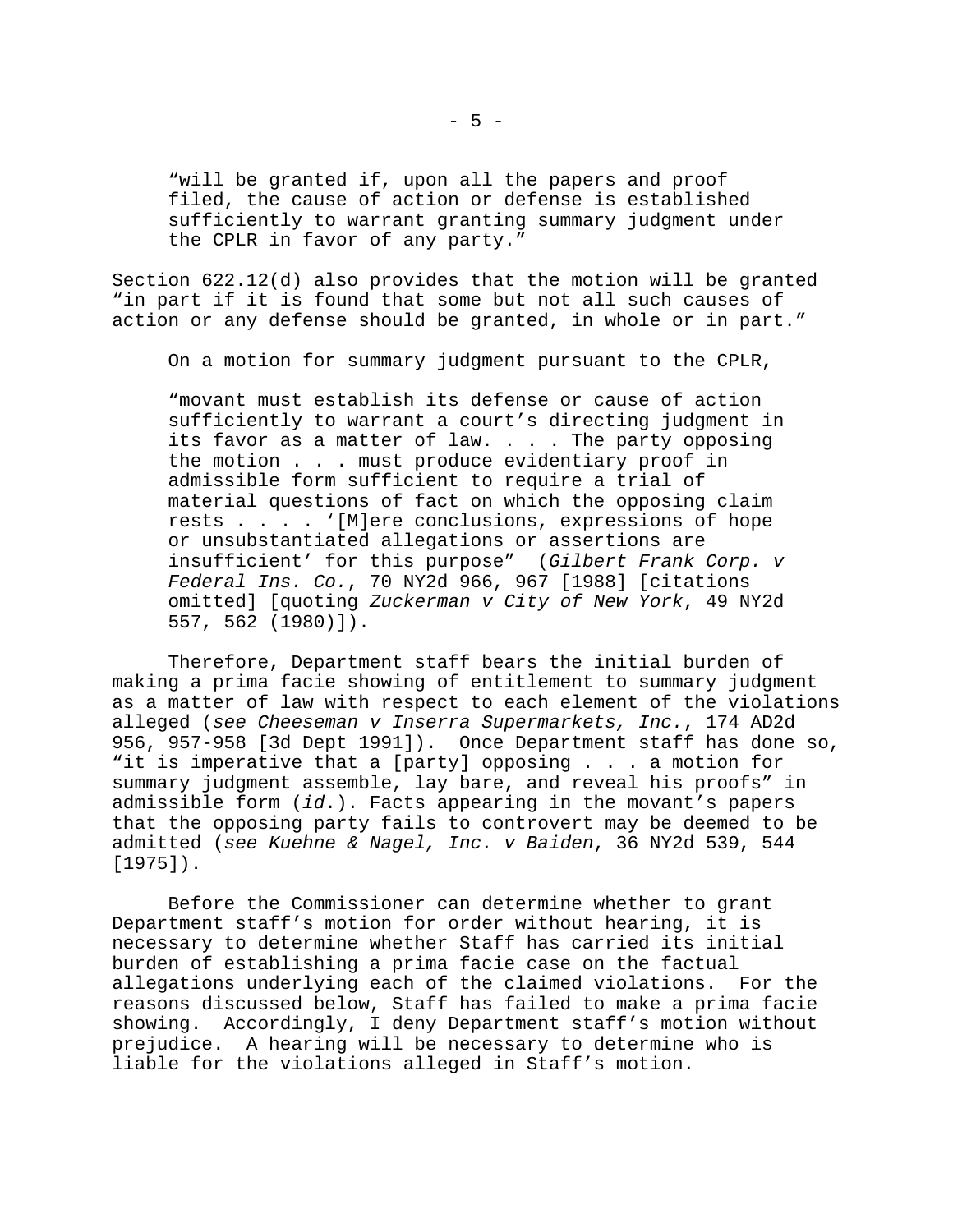# Service of Staff's Motion

Department staff may commence an enforcement action by serving a motion for order without hearing in lieu of a notice of hearing and complaint (*see* 6 NYCRR 622.12[a]). As noted above, service of Staff's motion for order may be either by personal service consistent with the CPLR, or by certified mail. Where service is by certified mail, service will be complete when the motion is received. (*See* 6 NYCRR 622.3[a][3] and 622.3[b].)

In her January 9, 2007 affidavit of service, Beth Anne Widrick explains how, on December 18, 2006, she mailed a copy of Department staff's December 18, 2006 motion papers to John J. Leitz, as the Secretary/Treasure for Leitz Enterprises, by certified mail, return receipt requested. Ms. Widrick states further that the US Postal Service returned the signed domestic return receipt to the Department's Region 6 Office on January 5, 2007. A copy of the signed receipt is attached to Ms. Widirck's January 9, 2007 affidavit of service. The signed receipt demonstrates that Leitz Enterprises received a copy of Staff's December 18, 2006 notice of motion and supporting papers on December 19, 2006.

Therefore, consistent with Civil Practice Law and Rules (CPLR)  $\S$  311(a)(1) and 6 NYCRR  $622.3(a)(3)$ , Ms. Widrick's January 9, 2007 affidavit of service demonstrates that Department staff obtained jurisdiction over Leitz Enterprises by serving John Leitz, in his capacity as corporate officer, with a copy of the December 18, 2006 motion for order without hearing. I cannot conclude as a matter of law, however, that Department staff obtained personal jurisdiction over John Leitz.

### The Respondent, the Corporation, and the Permittee

Department staff's papers name Leitz Enterprises, Inc., and only Leitz Enterprises, as the respondent in this matter. Attachment I to Mr. King's supporting memorandum is a copy of the "Entity Information" from the New York State Department of State (DOS), Division of Corporations web site. Attachment I shows that Leitz Enterprises, Inc. is an active domestic business corporation. According to the DOS web site, the chairperson or chief executive officer for Leitz Enterprises is Barbara H. Leitz, and the corporate address is 162 McIntyre Road, Frankfort, New York 13340.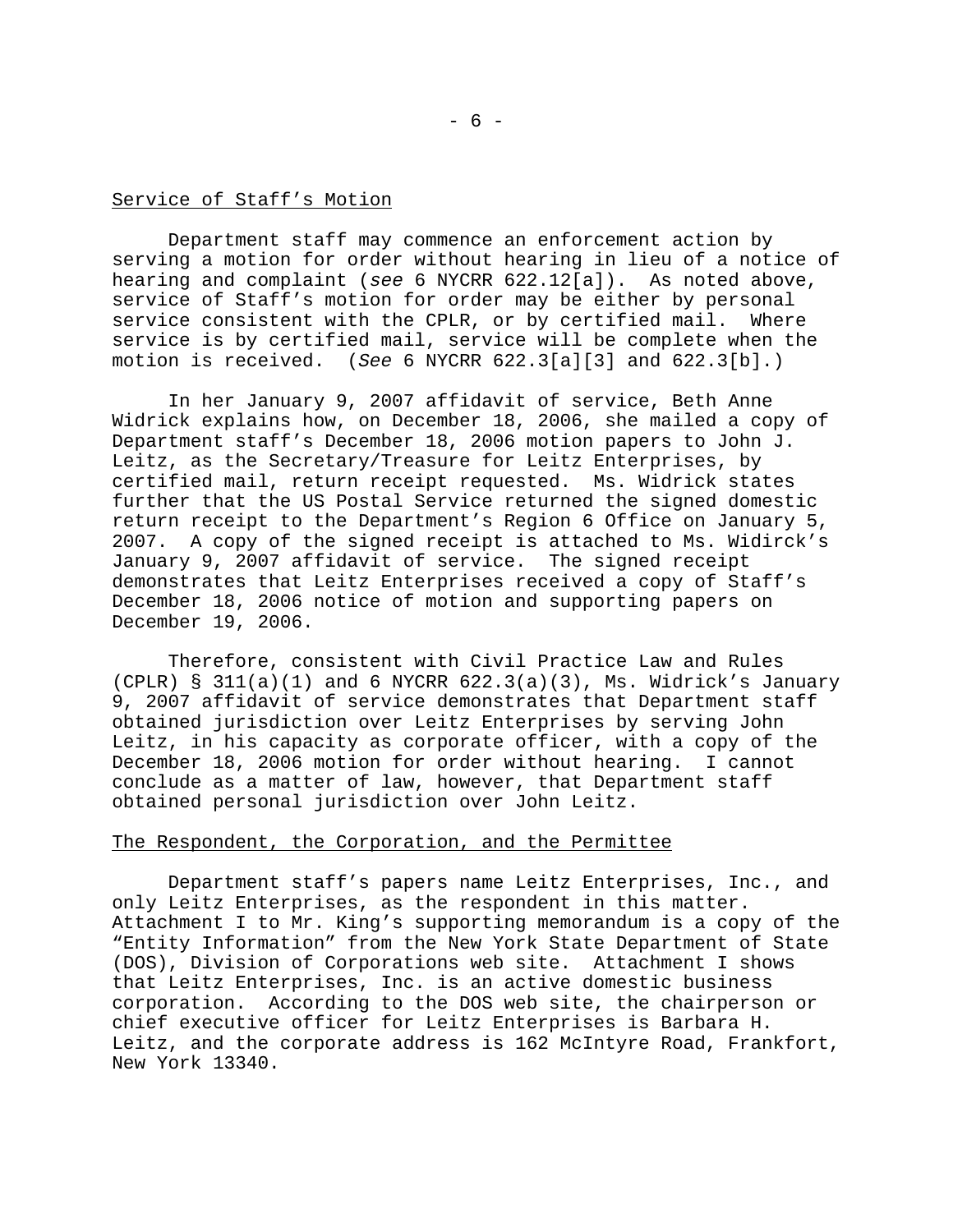Attachment J to Mr. King's supporting memorandum is a copy of an organizational report required by the Department's Division of Mineral Resources. The information provided in the organizational report is consistent with the information provided on the DOS web site. In Attachment J, Mr. Leitz is identified as the Secretary/Treasurer for Leitz Enterprises.

Attachment K to Mr. King's supporting memorandum is a copy of the application for the renewal mining permit dated October 21, 2003. The name of the applicant (line 3) is Leitz Enterprises, Inc. The contact person listed on the application (line 5) is John Jay Leitz. Mr. Leitz is identified as the surface landowner (line 19), and signed the application as the owner of the mineral rights on the property (line 21). In addition, Mr. Leitz signed the application in his corporate capacity as the authorized representative for Leitz Enterprises (line 22).

Attachment A to Mr. Zaykoski's affidavit is a copy of a mined land reclamation renewal permit (DEC Permit No. 6-2126- 00014/00001; Facility No. MLR# 601-3-30-0497), which the Department issued on October 28, 2003. The permit is effective from September 1, 2003 until August 31, 2008. In his affidavit (Paragraph 5), Mr. Zaykoski refers to Attachment A, and states that the Department issued the permit to Leitz Enterprises, Inc. A careful review of Attachment A shows, however, that the Department issued the permit to John Leitz, and not to Leitz Enterprises. The terms and conditions of the permit require the permittee, who is John Leitz rather than Leitz Enterprises, to comply with the applicable regulatory requirements and the approved mined land reclamation plan.

Staff's proof shows that despite the corporation's efforts to obtain a renewal permit, Department staff issued the renewal permit to an individual. This individual, although an officer of the corporate respondent, is not a named respondent in this enforcement action. As a result, the corporate respondent identified in this enforcement action is not the permittee who allegedly violated the mined land reclamation renewal permit. I conclude, therefore, that Staff failed to make the required prima facie showing which would entitle it to summary judgment as a matter of law. Accordingly, I deny the motion without prejudice.

A hearing will be necessary to determine whether Department staff issued a permit to Leitz Enterprises, and whether Leitz Enterprises failed to comply with its terms and conditions. Alternatively, Staff could show that the corporate respondent,